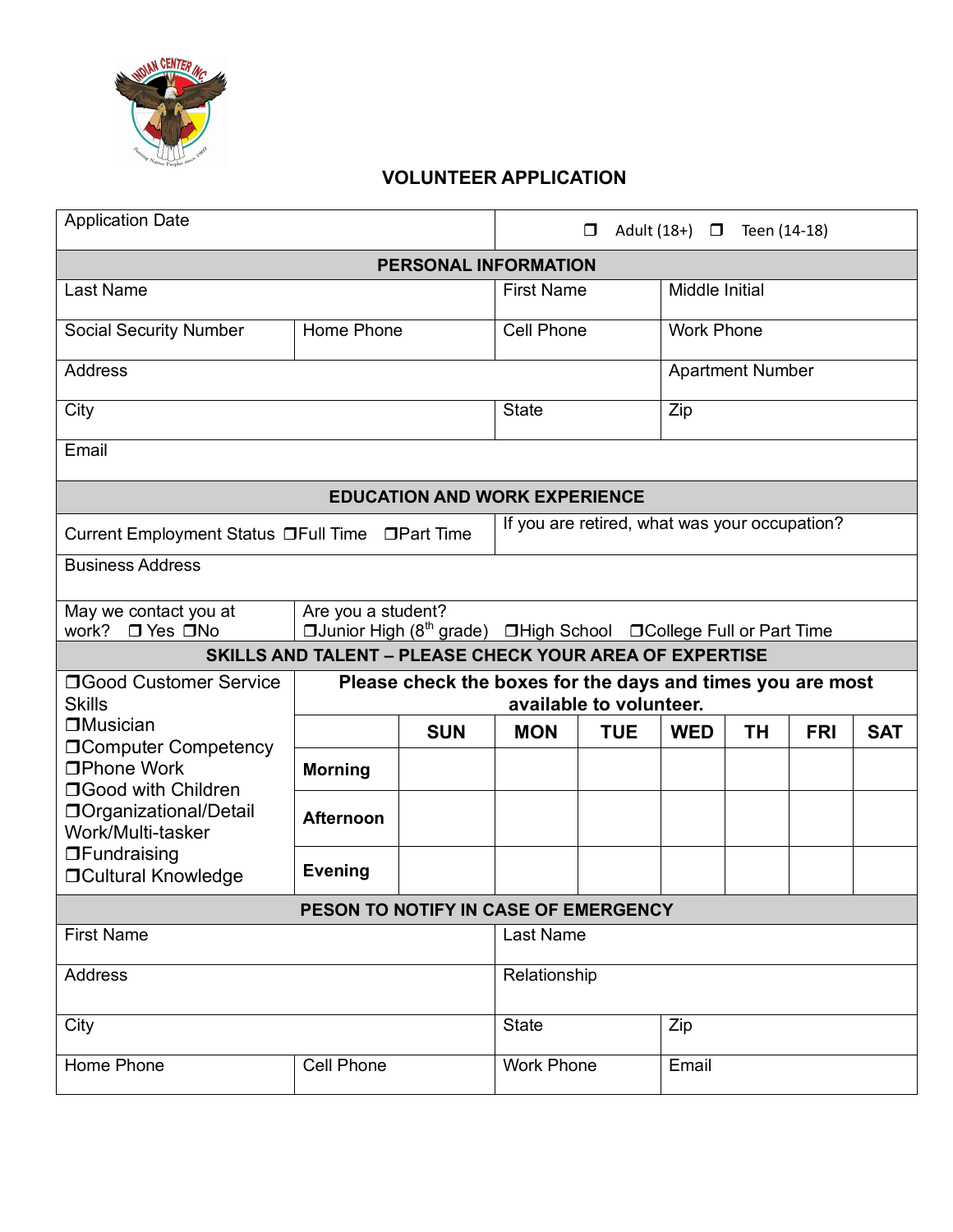

| <b>REQUIRED VOLUNTEER HOURS</b>                                                                                                                                                                                                                                                                                                                                                                                                                                                                                                                                                                                             |                            |                                            |                         |  |  |
|-----------------------------------------------------------------------------------------------------------------------------------------------------------------------------------------------------------------------------------------------------------------------------------------------------------------------------------------------------------------------------------------------------------------------------------------------------------------------------------------------------------------------------------------------------------------------------------------------------------------------------|----------------------------|--------------------------------------------|-------------------------|--|--|
| For Student Hours? □ Yes □ No                                                                                                                                                                                                                                                                                                                                                                                                                                                                                                                                                                                               |                            | For Court Order? □ Yes □ No                |                         |  |  |
| If yes, what school?                                                                                                                                                                                                                                                                                                                                                                                                                                                                                                                                                                                                        | If yes, how many hours?    | If yes, court contact and<br>phone number: | If yes, how many hours? |  |  |
| Is there an agency or anyone that will need documentation of your volunteer hours? $\Box$ Yes $\Box$ No                                                                                                                                                                                                                                                                                                                                                                                                                                                                                                                     |                            |                                            |                         |  |  |
| If yes, name and address:                                                                                                                                                                                                                                                                                                                                                                                                                                                                                                                                                                                                   |                            |                                            |                         |  |  |
| Why is documentation needed?                                                                                                                                                                                                                                                                                                                                                                                                                                                                                                                                                                                                |                            |                                            |                         |  |  |
|                                                                                                                                                                                                                                                                                                                                                                                                                                                                                                                                                                                                                             | <b>CRIMINAL BACKGROUND</b> |                                            |                         |  |  |
| Do you have a record of child abuse or dependent adult abuse? □ Yes □ No<br>If yes, please give a date, location, and disposition of your case.                                                                                                                                                                                                                                                                                                                                                                                                                                                                             |                            |                                            |                         |  |  |
| HAVE YOU BEEN CONVICTED OF A CRIME (FELONY OR MISDEMEANOR) OR DO YOU HAVE A<br>RECORD OF FOUNDED CHILD OR DEPENDENT ADULT ABUSE IN THIS STATE OR ANY OTHER STATE?<br><b>□Yes □No</b><br>(Conviction will not necessarily disqualify applicants. The recency, severity, and pertinence of the conviction to<br>the placement will all be considered.)                                                                                                                                                                                                                                                                        |                            |                                            |                         |  |  |
| If I am being requested to provide documentation of these volunteer hours, I have indicated it on this<br>application. I will respect the client's rights by not discussing confidential information that I might obtain through<br>my volunteer assignments at Indian Center Inc. By signing, I hereby state that all the information is truthful and<br>I understand and will comply with the Indian Center Inc. Volunteer Waiver, Policies, and Procedures. I<br>understand that failure to comply with the policies and procedures or violation of confidential information will<br>result in my immediate termination. |                            |                                            |                         |  |  |
| Thank you for your interest in volunteering at Indian Center Inc.                                                                                                                                                                                                                                                                                                                                                                                                                                                                                                                                                           |                            |                                            |                         |  |  |
| Signature                                                                                                                                                                                                                                                                                                                                                                                                                                                                                                                                                                                                                   | Date                       |                                            |                         |  |  |
|                                                                                                                                                                                                                                                                                                                                                                                                                                                                                                                                                                                                                             |                            |                                            |                         |  |  |

## **FOR OFFICE USE ONLY**

| <b>Forms Required for Teens</b> | <b>Received</b> | <b>Background Checks</b>   | <b>Sent</b> | <b>Received</b> |
|---------------------------------|-----------------|----------------------------|-------------|-----------------|
| <b>Parent Consent Form</b>      |                 | Adult/Child Abuse          |             |                 |
| Teen Reference Letter           |                 | <b>Criminal Background</b> |             |                 |
| Teen Reference Letter           |                 |                            |             |                 |

| <b>Initial Assignment:</b>                                        |  |
|-------------------------------------------------------------------|--|
| <b>Keys provided?</b> $\Box$ Yes $\Box$ No   If yes, list key#'s: |  |